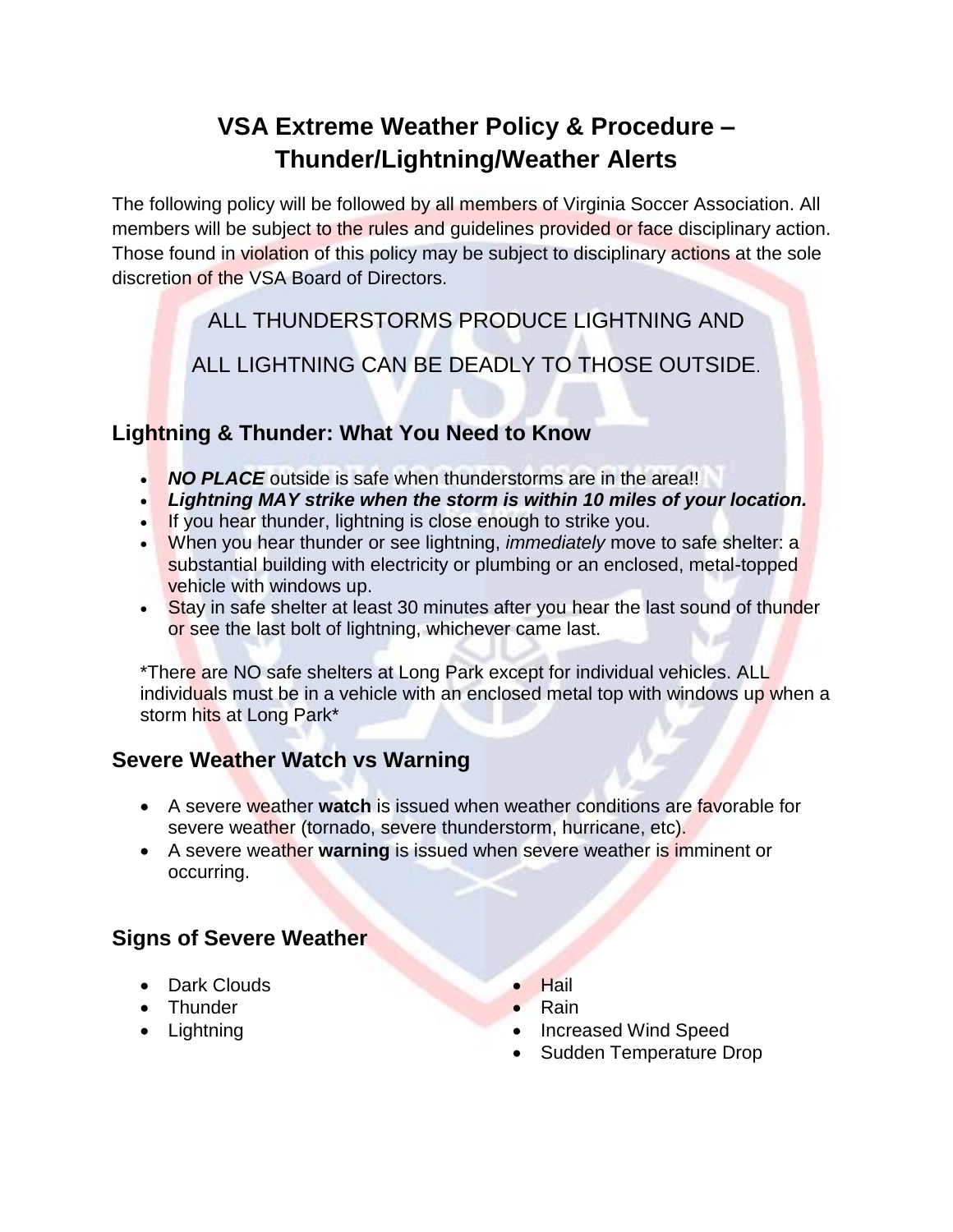#### **Rules and Procedures**

Field closures will be made by PWC Parks and Rec after 3:00 pm on weekdays and 7:00 am on Saturdays. VSA will update social media and [www.vsaonline.org.](http://www.vsaonline.org/) Green background on field status on the webpage indicates all fields are open. Yellow background indicates some fields are open and others are closed. Please click to view more details. Red background indicates all fields are closed.

#### **When should training or games be stopped?**

A significant lightning threat extends outward from the base of a storm cloud up to 10 miles. Therefore, people should move to a safe place when a storm is 6-10 miles away. The plan's guidelines should account for the time it will take everyone to get to safety.

*The following will be followed when lightning or thunder is a threat after 3:00 pm on weekdays and after 7:15 am on weekends.*

- 1. If the area is in a severe weather watch or warning, all practices for the evening will be canceled by the TD or DOC. Games will be monitored and called by the referees or coaches.
- 2. Coaches and parents should check the weather to know if there is a chance for inclement weather.
- 3. Coaches, parents, and players should keep an eye to the sky. Watch for darkening clouds and flashes of lightning. Pay close attention to the wind as an increase may mean a storm front is approaching.
- 4. Parents should not leave practice or training facility if inclement weather is a possibility or should make arrangements for another adult to be responsible for your child.

*The following procedures will be followed when lightning or thunder is present. This procedure should be put in motion upon the first sound of thunder or first flash of lightning.*

- 1. Clear the field or practice area as quickly as possible. Have players grab their equipment as quickly as possible (if there is an imminent threat, have the player clear the field without their equipment).
- 2. Have players and spectators seek safe shelter as quickly as possible. At Long Park, the only safe shelter is a parent/teammate's vehicle with the windows up.
- 3. If there are no buildings or vehicles nearby, proceed to the lowest point in the area. Avoid any place with metal or tall objects. Do your best not to huddle in groups.
- 4. Coaches will monitor for the sound of thunder and sight of lightning.

*The following procedures will be followed when lightning and thunder have subsided.*

1. All activities must wait a mandatory 30 minutes from the last sound of thunder and/or last sight of lightning. Every time thunder is heard or lightning is seen, you must wait 30 more minutes to resume activities.